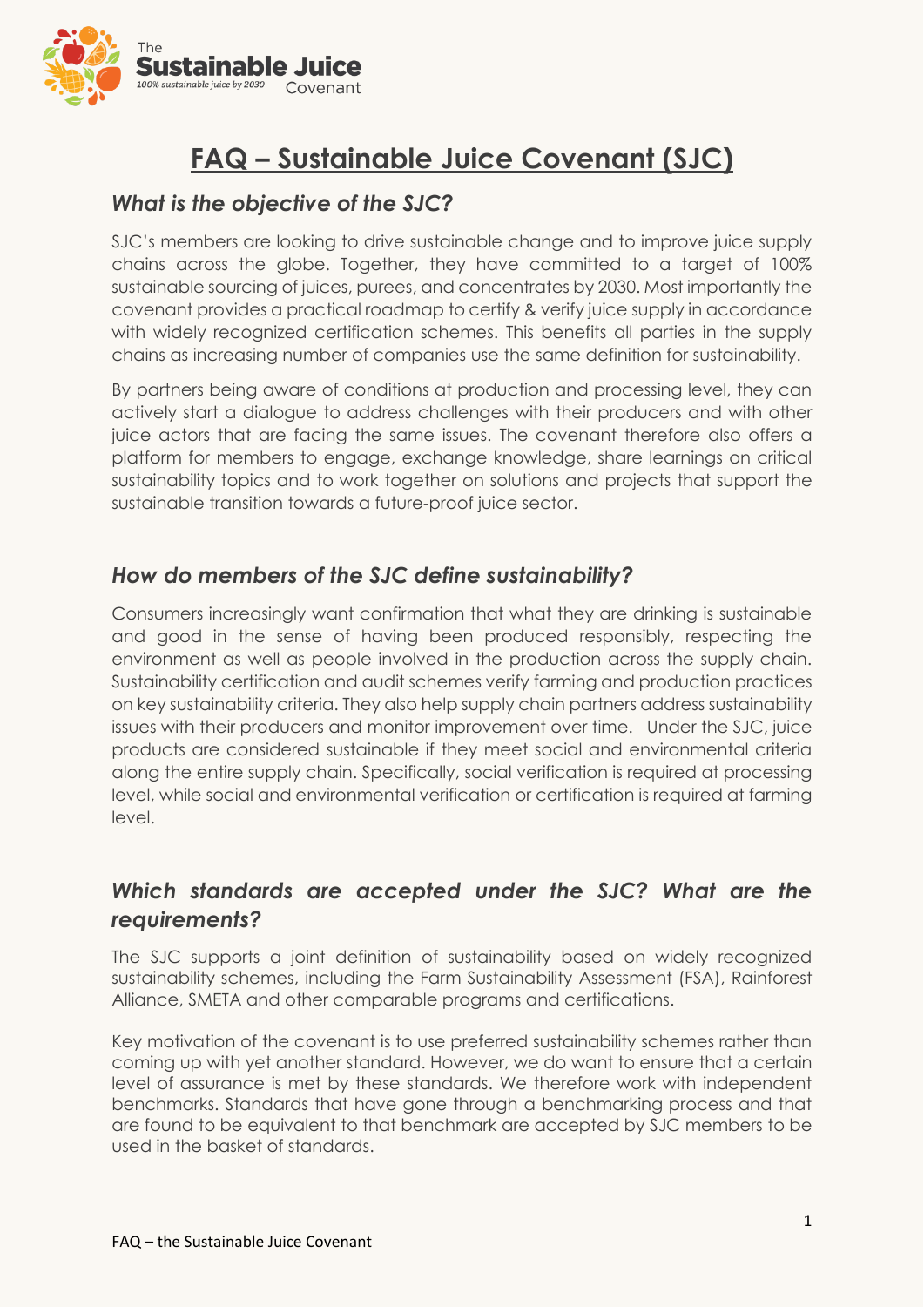

- **At farm-level**: the FSA is used as a benchmark reference. Fruit and vegetables from farms that comply with the SAI FSA bronze criteria or equivalent and are verified/certified accordingly are accepted under the Sustainable Juice Covenant. The equivalency level of different standards and certificates can be assessed using the following tool: https://fsatool.sustainabilitymap.org/#!/fsaquestionnaire
- **At processing & packaging level**: Until the end of 2023 the GSCP (Global Social Compliance Program) is used as a benchmark reference for social certification and verification. As of 2024 its successor, SSCI (Sustainable Supply Chain Initiative), will be used. Currently the standards ETI/SMETA, SA-8000 and Amfori-BSCI are found to be equivalent and are therefore also accepted under the Sustainable Juice Covenant.

# **Are there other requirements that producers/suppliers need to comply with for their volumes to be counted as sustainable by members of the SJC?**

A valid certification or audit report from one of the accepted standards is required for juice to be considered sustainable under the SJC. Moreover, third party verification is required. This means that a sole self-assessment will never be accepted under the Sustainable Juice Covenant as a valid verification. Furthermore, minimum scoring and compliance levels are set for different standards, e.g. no major non-compliances are accepted for SMETA audits (unless remediated and a follow-up audit has solved these issues), or a minimum score of FSA Bronze is required for FSA.

All SJC members require their producers and suppliers to provide them with proof of valid certification, verification, or a supplier declaration form for the volumes they provide. They verify the documents and make sure that they comply with the minimum requirements set. Sustainable volumes are tracked for the full upstream supply chain by SJC members. All SJC members set up their internal reporting system.

#### *How does the SJC verify the efforts of the members?*

Under the Sustainable Juice Covenant, members are asked to report on their percentage sustainable volumes once a year (for the previous calendar year). This monitoring campaign is the basis to keep members accountable towards the end goal of SJC, which is reaching 100% sustainable sourcing volumes by 2030.

To make sure that the validation is reliable, a third independent party is asked to perform the validity checks. This independent third party reviews the members annual reporting and performs company site visits as a part of the monitoring campaign. During the site visit, volume data, related data collection systems and a sample of supporting documentation are reviewed. Volumes traded under the SJC can be a mix of volumes certified by different standards, as long as these standards have been accepted by the Sustainable Juice Covenant (see previous questions).